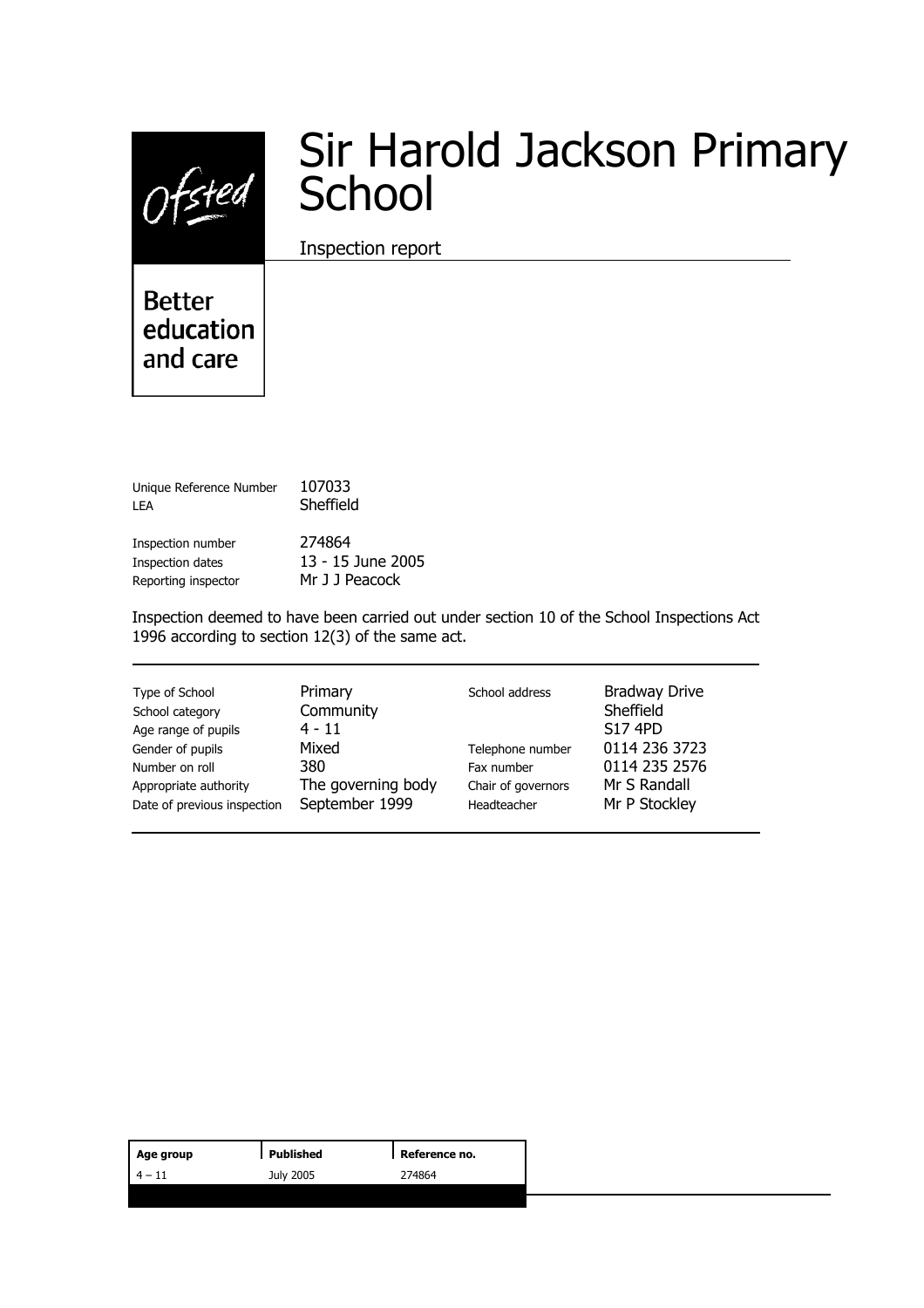© Crown copyright 2005

Website: www.ofsted.gov.uk

This document may be reproduced in whole or in part for non-commercial educational purposes, provided that the information quoted is reproduced without adaptation and the source and date of publication are stated.

Further copies of this report are obtainable from the school. Under the School Inspections Act 1996, the school must provide a copy of this report free of charge to certain categories of people. A charge not exceeding the full cost of reproduction may be made for any other copies supplied.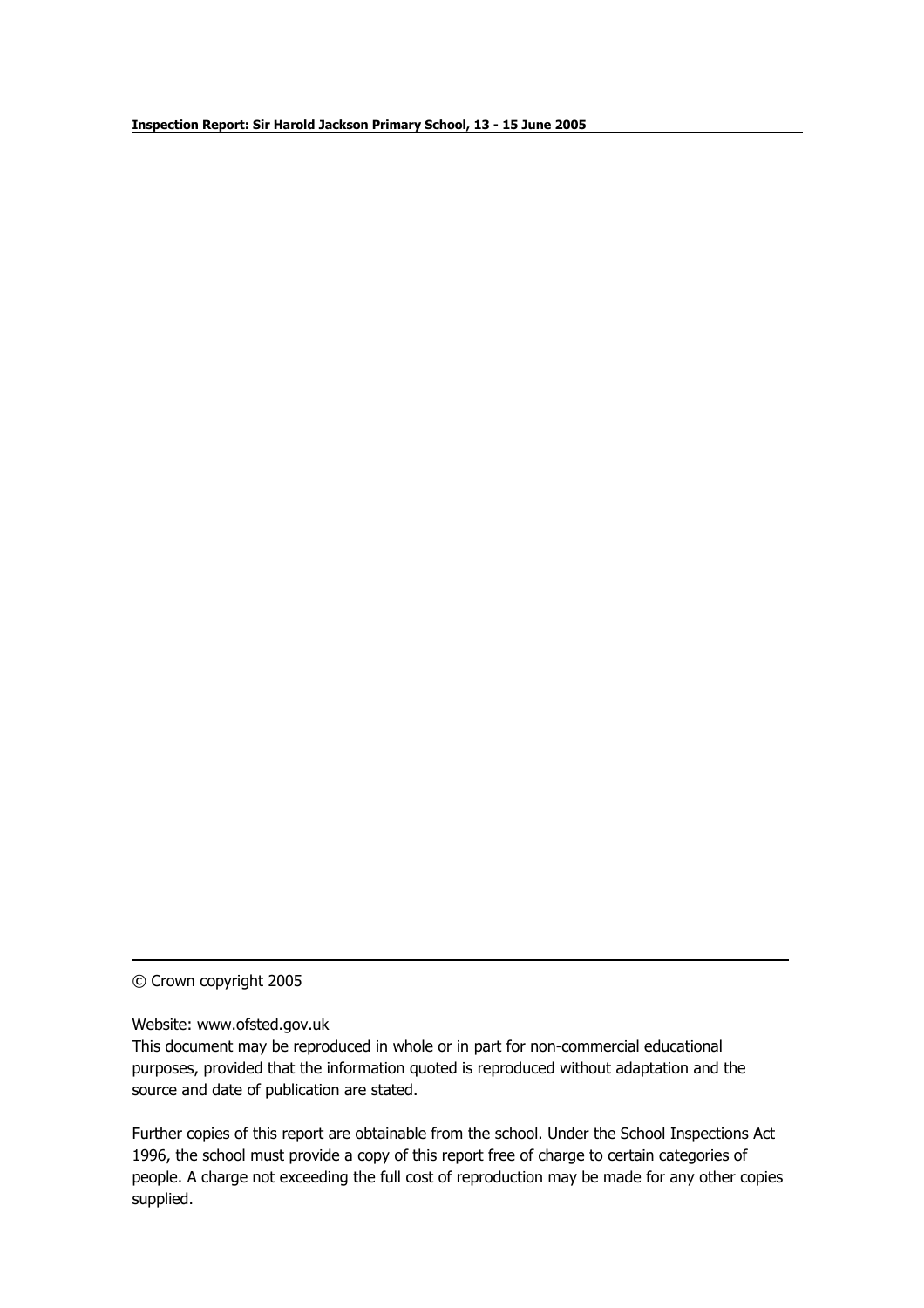# **Introduction**

The inspection was a pilot of the new arrangements for inspection announced by Ofsted in its consultation paper of February 2004. It was carried out with the support and cooperation of Sir Harold Jackson Primary School and of the local education authority.

The inspection was carried out by three additional inspectors.

#### **Description of the school**

The school is larger than average, with 380 pupils on roll. Numbers are falling. Thirty five per cent of pupils travel to the school from out of the normal catchment area. The number eligible for free school meals and the proportion with special educational needs are both below average. Pupil mobility is high. Forty per cent of Year 6 did not start in Year 1. Most pupils are from a white, British background. A very small number, mainly from Indian or Pakistani families, are learning English as additional language. The attainment of most children on entry to the reception class this year is above average, but it varies from year to year.

#### **Key for inspection grades**

| Outstanding  |
|--------------|
| Good         |
| Satisfactory |
| Inadequate   |
|              |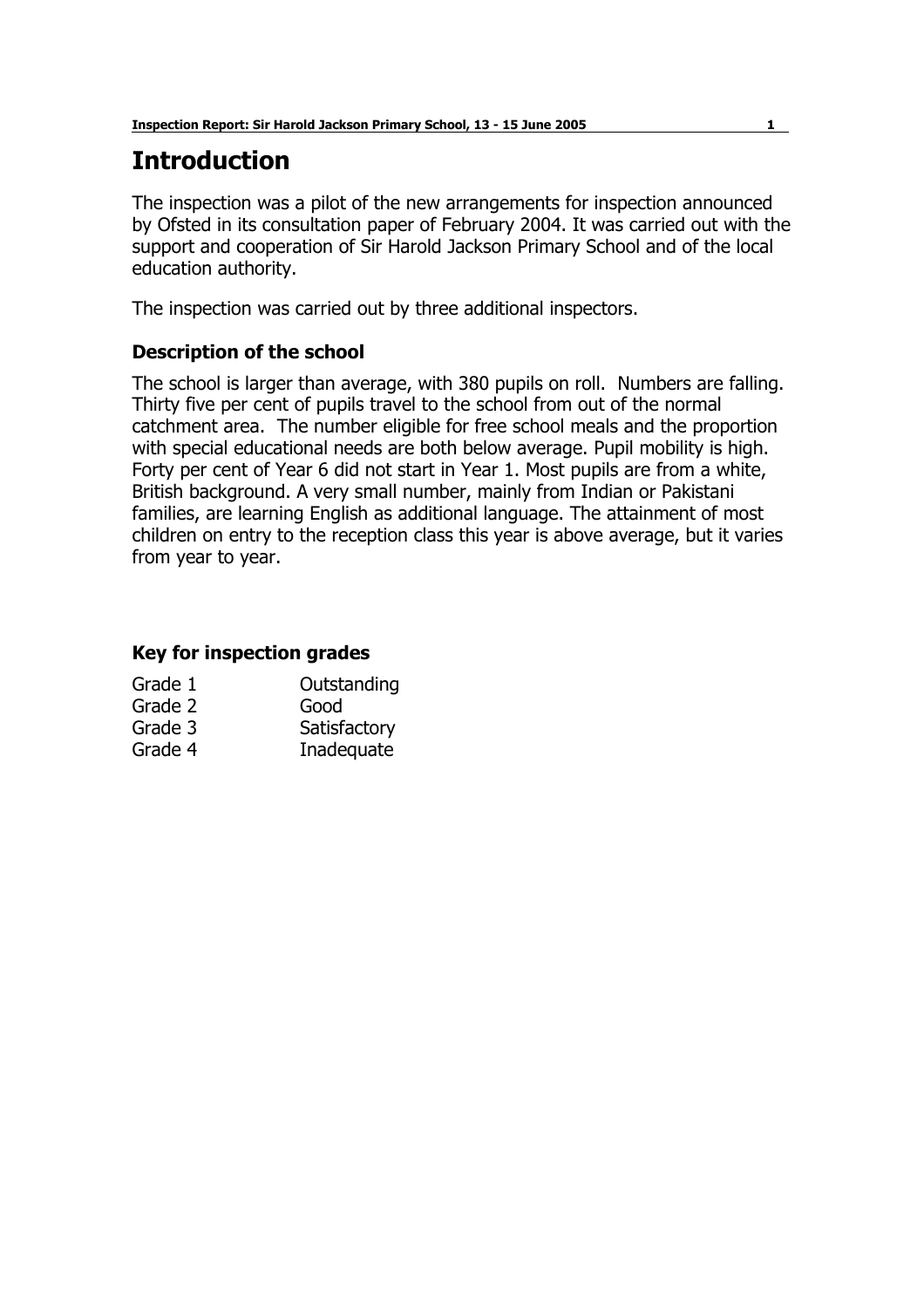# **Overall effectiveness of the school**

This is a good school with some outstanding features. The school judges itself this way and inspectors agree. Standards are above average in English and mathematics and well above average in science, by Year 6. Teaching and learning are good in Years 1 to 6. In the Foundation Stage, provision is satisfactory and all achieve the targets expected, but some of the higher attaining children could do better. Pupils of all ages really enjoy their lessons, behave exceptionally well and their attendance is much higher than average. The vast majority of parents are very supportive. They appreciate the good quality of care, guidance, and support. All pupils, including those with special educational needs and the few from minority ethnic backgrounds are fully included and take part in all that is offered. The school is well led by the headteacher and clearly focused on providing a high quality of care and education. The school is providing good value for money.

The capacity for improvement is good. All previous issues have been thoroughly addressed. In particular, the curriculum and resources in the reception classes have been significantly improved. Resources for information and communication technology have also been improved and the latest technology is being used well to support learning. Improving standards in science has been a school priority and they have improved as a direct result of management initiatives.

#### **Grade: 2**

#### **What the school should do to improve further**

To improve further, the school should:

- provide more opportunities for subject leaders to monitor teaching and learning, in order to further improve standards
- provide more challenging and interesting activities to improve children's achievement in the Foundation Stage.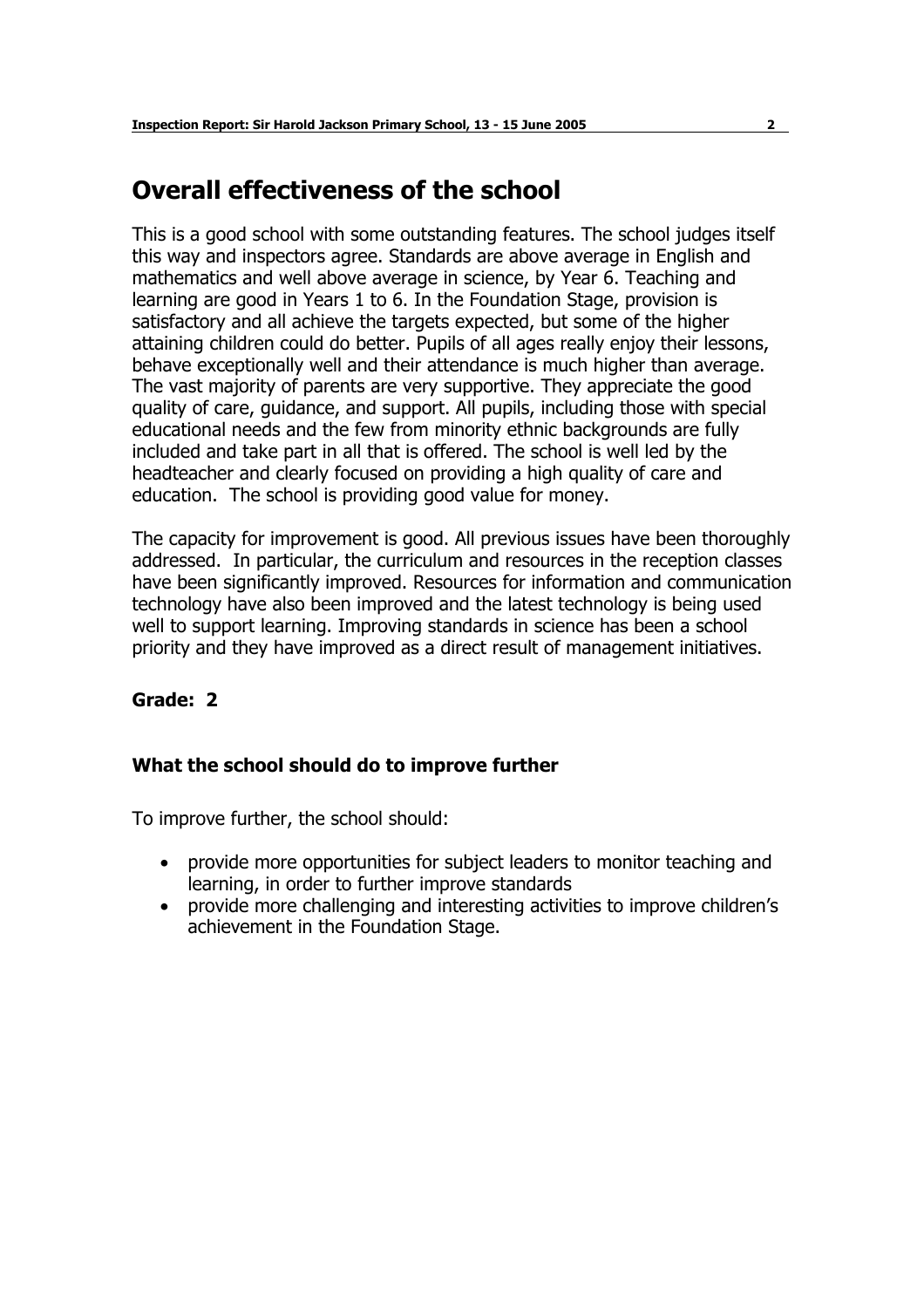## **Achievement and standards**

School assessments show that most children entered the reception classes this year with skills that were above those expected for their age. Their progress is satisfactory and by the end of their reception year, most are on course to achieve the targets expected of them. Children are generally very articulate. They do particularly well in their personal, social and emotional development and in gaining early literacy skills. These areas are well taught. All enjoy activities for physical development. However, their enjoyment is compromised when the children are taken out to learn their key words during the sessions.

Standards are above average by the end of Year 2 in reading, writing and mathematics. Reading is a particular strength. The school's records clearly show that all pupils in the current Y6 who have been in the school since the reception class have made good progress. From their average starting point on entry their standards are now above average in English and mathematics. In science, the greater emphasis placed on investigation and pupils conducting experiments for themselves has resulted in a significant improvement in standards, which are well above average throughout. Pupils with special educational needs achieve well against the targets set for them because they are very well supported in lessons. Those learning English as an additional language also achieve well. The standards of pupils in the current Year 6 are high, but not as high as last year because of the differing abilities in the year groups.

#### **Grade: 2**

#### **Personal development and well-being**

'Learning through enjoyment' is an apt school motto. Pupils are very positive about school. They describe the activities they do as 'fun' and 'exciting'. All work hard and try their best in lessons. Attendance figures are in the top five per cent nationally and punctuality is outstanding. Behaviour is exemplary. All pupils fully understand the school rules. They respect others, work together very well and accept responsibility willingly.

The school council gives pupils an understanding of working together for the good of the community. Many pupils make an outstanding contribution to this and to activities such as planting bulbs and performing plays at the 'Crucible' in Sheffield. The pupils are developing a good understanding of the world of work.

There are good opportunities for pupils' spiritual development in and around the school. The outside classroom area is an inspirational place in which to learn. Pupils' moral and social development is good. Through visitors, residential experiences and visits to places of interest, pupils gain respect for others and a good understanding of world and local cultures.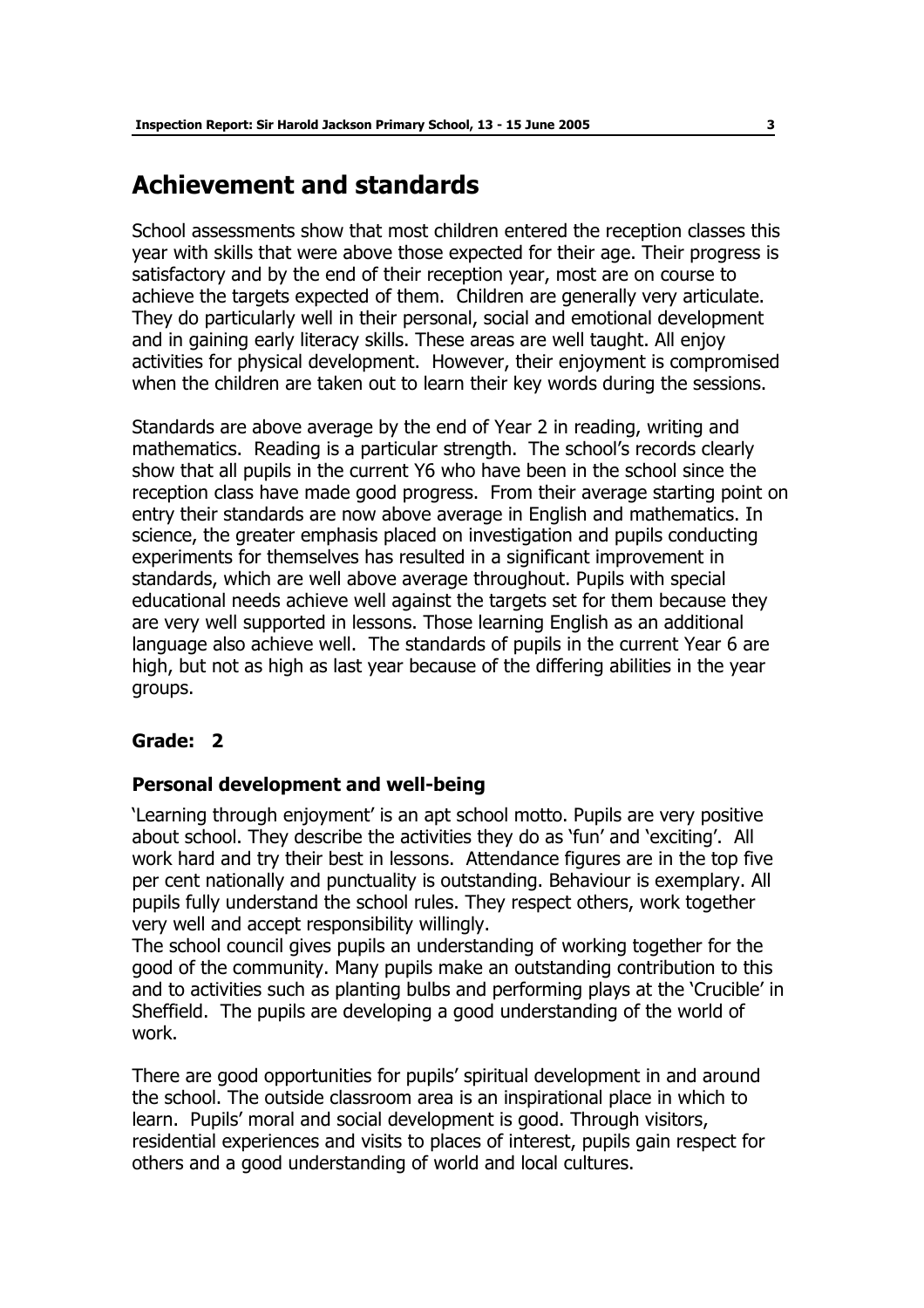#### **Grade: 2**

# **Quality of provision**

#### **Teaching and learning**

Teaching and learning are good, overall. Teachers work hard to plan stimulating lessons for pupils and use the interactive whiteboards well to motivate pupils and help them learn. Pupils complete their tasks willingly. They listen carefully to each other and offer constructive criticism, for example whilst composing music in a Year 6 lesson using computers. They were enthralled by a terrific Year 2 lesson on 'digging for bones', which was very well resourced. Pupils effectively assess their own learning at the end of each lesson. They are also aware of their own learning 'style'. Teachers vary their teaching methods to allow every pupil to succeed. Teachers mark pupils work, but their comments rarely tell pupils how they could improve their work even further. Pupils with special educational needs are well supported. In the reception classes, teaching is satisfactory overall, being better in some areas than others. A small number of parents felt their children could achieve higher standards.

Assessment procedures and the use of data are good and much improved since the last inspection. The effective assessment helps the school to carefully track individual pupils' progress and to cope efficiently with the high level of pupil mobility.

#### **Grade: 2**

#### **Curriculum and other activities**

The curriculum is well matched to the needs of pupils of all ages and abilities and broadened by the teaching of European languages. A good programme of personal, social and health education develops pupils' knowledge of relationships, substance abuse and citizenship. The curriculum is kept under regular review. Good efforts are being made to link subjects and make use of computers to support learning. In a geography lesson, for example, pupils used literacy skills to write a tourist brochure. The curriculum is enriched by frequent visits to places of educational interest and well attended after school clubs. Pupils also benefit from working with visiting artists, musicians and theatre groups. A theatre group, for example, helped pupils learn more about the science of forces. The Enrichment Leader is promoting creative activities in the curriculum well. Pupils with special educational needs, including pupils from local special schools and those just starting to learn English, are fully included in all activities.

#### **Grade: 2**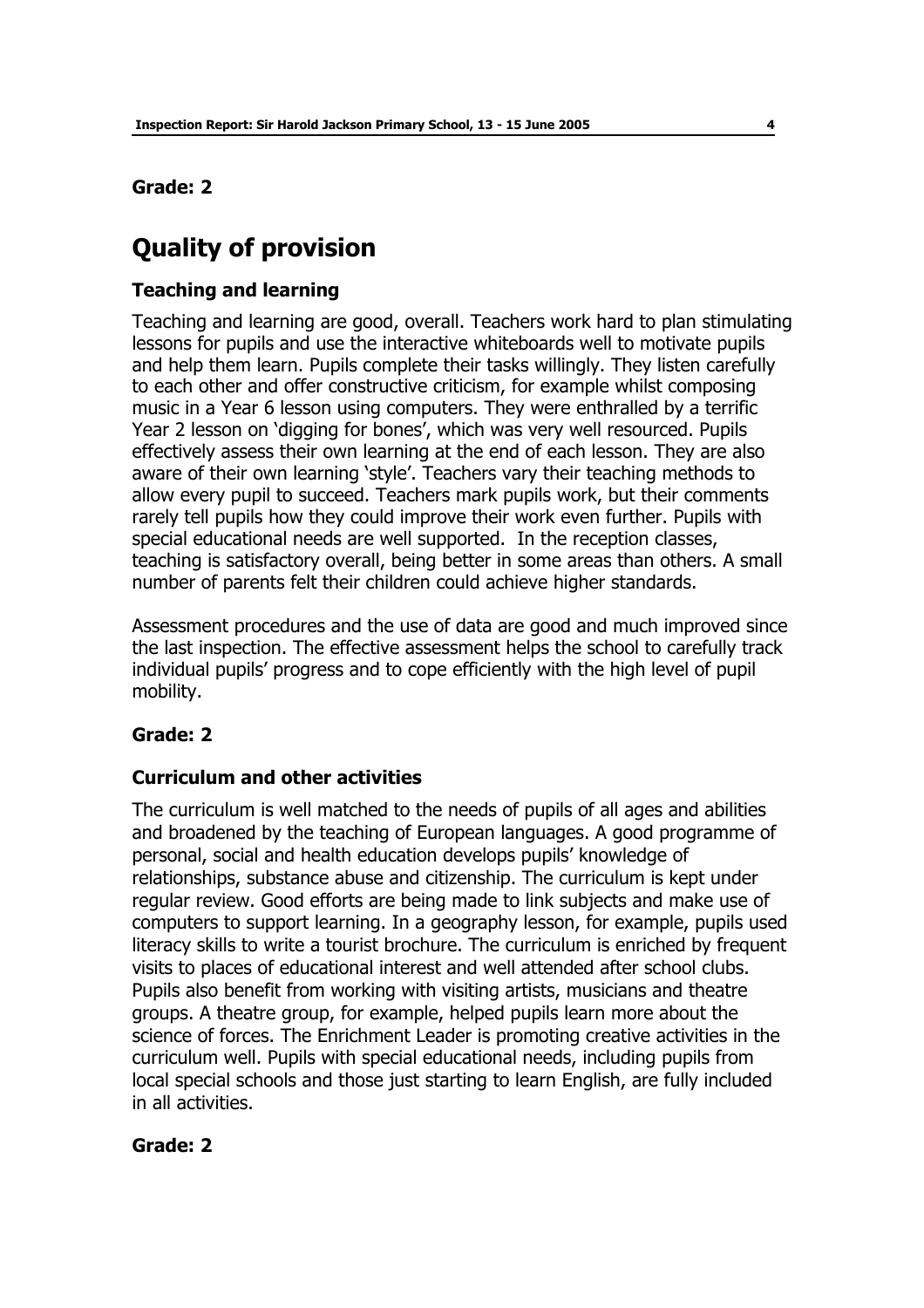#### **Care, guidance and support**

The level of care in the school is good. It is a place where every child matters. Procedures for child protection are well established and understood by all staff. Staff know pupils exceptionally well and relationships between adults and pupils are exceptionally good. The recently appointed Enrichment Leader actively encourages staff to celebrate every child's achievement and pupils' work is prominently displayed around school.

Pupils trust the staff, with confidence that there is always someone they can turn to for help. There are 'worry boxes' in each classroom to register any concerns they may have. The vast majority of parents are very supportive of the school and most of them have the view that their children are extremely well cared for.

The school encourages pupils to think carefully about healthy eating and exercise which promotes a healthy life style. Pupils are encouraged to take part in numerous extra-curricular sporting activities.

#### **Grade: 2**

### **Leadership and management**

Leadership and management are good. The headteacher has a very clear vision and has achieved much since he was appointed in 2002. He is supported exceptionally well by his deputy who has much expertise in assessment procedures and the gathering and analysis of data. The positive results of their partnership and the good quality of management at this level are evident and standards are rising.

Although strong and consistent leadership has ensured that very thorough systems are in place for evaluating standards, monitoring the quality of teaching and learning is less well developed. The role of subject leaders is insufficiently well developed. They do not have enough opportunities to monitor the quality of teaching and learning for their subjects in the classroom. As a result, they are unable to pinpoint where improvements are needed to eliminate inconsistencies in the quality of teaching.

The governing body fulfils its statutory responsibilities well. Governors visit regularly and are very committed to the school. They are knowledgeable and keen to oversee all aspects of the schoolís provision. Resources are good and those in the Foundation Stage have improved significantly over the past three years. The school has good relationships with the local community and with the neighbourhood high school. Pupils are prepared well for the next stage of their education.

#### **Grade: 2**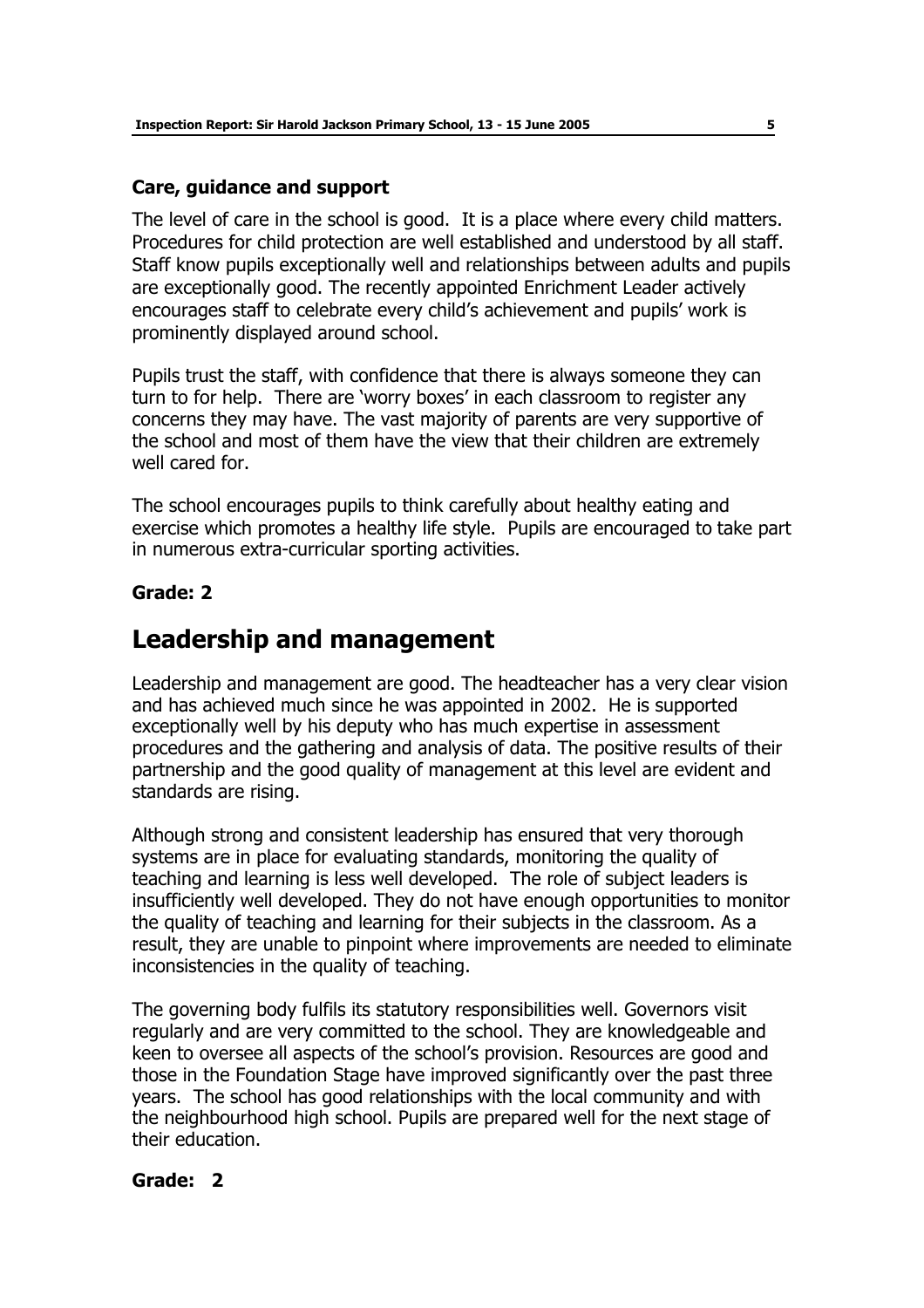**Any complaints about the inspection or the report should be made following the procedures set out in the guidance 'Complaining about HMI-led Ofsted inspections', which is available from Ofstedís website: www.ofsted.gov.uk.**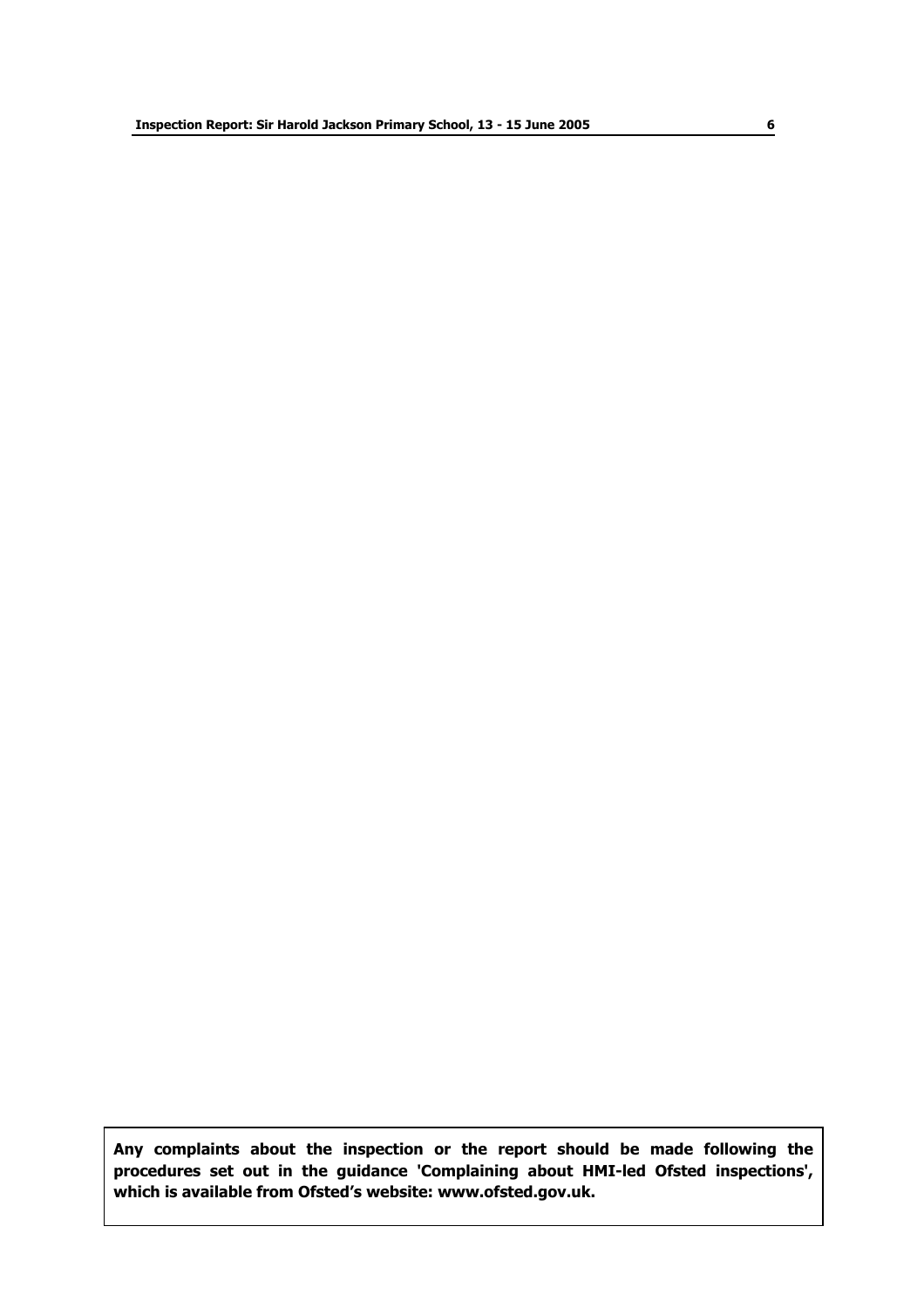### **INSPECTION JUDGEMENTS**

| Key to judgements: grade 1 is outstanding, grade 2 good, grade | <b>School</b>  |
|----------------------------------------------------------------|----------------|
| 3 satisfactory, and grade 4 inadequate.                        | <b>Overall</b> |
|                                                                |                |

#### **OVERALL EFFECTIVENESS**

| How effective, efficient and inclusive is the provision of<br>education, integrated care and any extended services in<br>meeting the needs of learners? | $\overline{\mathbf{2}}$ |
|---------------------------------------------------------------------------------------------------------------------------------------------------------|-------------------------|
| How well does the school work in partnership with others to<br>promote learners' well-being?                                                            | 2                       |
| The quality and standards in the Foundation Stage                                                                                                       | 3                       |
| The effectiveness of the school's self-evaluation                                                                                                       | 2                       |
| The capacity to make any necessary improvements                                                                                                         | <b>Yes</b>              |
| Effective steps have been taken to promote improvement since the Yes<br>last inspection                                                                 |                         |

#### **ACHIEVEMENT AND STANDARDS**

| How well do learners achieve?                                                 | 2  |
|-------------------------------------------------------------------------------|----|
| The <i>standards</i> reached by learners                                      | 2  |
| How well learners' make <i>progress</i> , taking account of any significant 2 |    |
| variations between groups of learners                                         |    |
| How well learners with learning difficulties and disabilities make            | -2 |
| progress                                                                      |    |

#### **PERSONAL DEVELOPMENT AND WELL-BEING**

| How good is the overall personal development and well-<br>being of the learners? | $\overline{\mathbf{2}}$ |
|----------------------------------------------------------------------------------|-------------------------|
|                                                                                  |                         |
| The extent of learners' spiritual, moral, social and cultural                    | $\overline{\mathbf{z}}$ |
| development                                                                      |                         |
| The behaviour of learners                                                        | 1                       |
| How well learners enjoy their education                                          | 1                       |
| The extent to which learners adopt safe practices                                | 2                       |
| The extent to which learners adopt healthy lifestyles                            | $\overline{\mathbf{2}}$ |
| The extent to which learners make a positive contribution to the                 |                         |
| community.                                                                       |                         |
| How well learners develop workplace and other skills that will                   | $\overline{\mathbf{z}}$ |
| contribute to their future economic well-being                                   |                         |

#### **THE QUALITY OF PROVISION**

| How effective are teaching and learning in meeting the full 2 |    |
|---------------------------------------------------------------|----|
| range of learners' needs?                                     |    |
| How well do the curriculum and other activities meet the      |    |
| range of needs and interests of learners?                     |    |
| How well are learners cared for, guided and supported?        | -2 |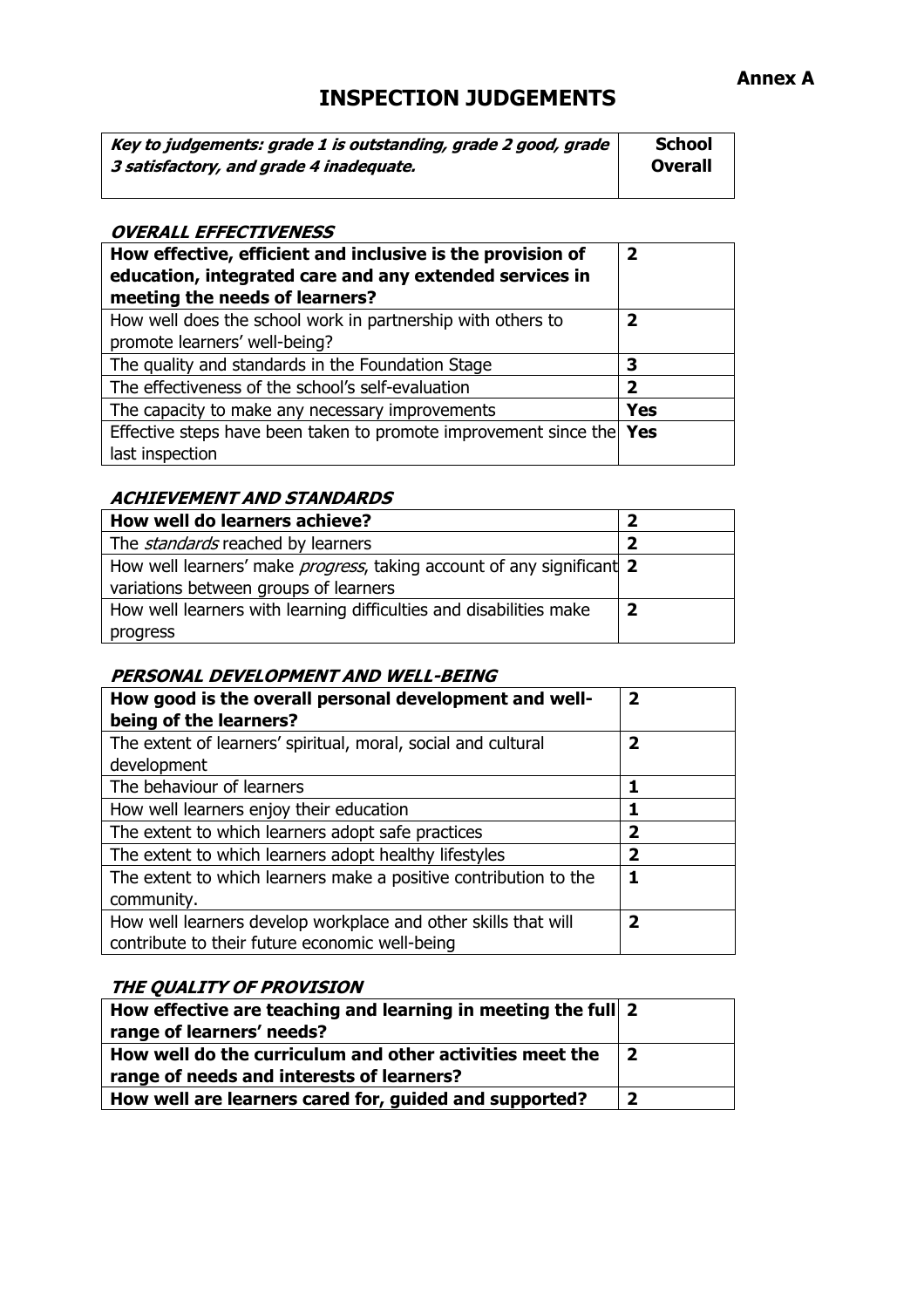#### **LEADERSHIP AND MANAGEMENT**

| How effective are leadership and management in raising<br>achievement and supporting all learners?                                                                  | $\overline{\mathbf{2}}$ |
|---------------------------------------------------------------------------------------------------------------------------------------------------------------------|-------------------------|
| How effectively leaders and managers at all levels set clear<br>direction leading to improvement and promote high quality of care<br>and education                  | $\overline{2}$          |
| How effectively performance is monitored, evaluated and improved $\boldsymbol{\beta}$<br>to meet challenging targets, through quality assurance and self-<br>review |                         |
| How well equality of opportunity is promoted and discrimination<br>tackled so that all learners achieve as well as they can                                         | 2                       |
| How effectively and efficiently resources are deployed to achieve<br>value for money                                                                                | $\overline{z}$          |
| The extent to which governors and other supervisory boards<br>discharge their responsibilities                                                                      | $\overline{z}$          |
| The adequacy and suitability of staff to ensure that learners are<br>protected                                                                                      | <b>Yes</b>              |

| The extent to which schools enable learners to be healthy                                                      | <b>Delete as</b><br>appropriate |
|----------------------------------------------------------------------------------------------------------------|---------------------------------|
| Learners are encouraged and enabled to eat and drink healthily.                                                | <b>Yes</b>                      |
| Learners are encouraged and enabled to take regular exercise.                                                  | <b>Yes</b>                      |
| Learners are discouraged from smoking and substance abuse.                                                     | <b>Yes</b>                      |
| Learners are educated about sexual health.                                                                     | <b>Yes</b>                      |
| The extent to which providers ensure that learners stay safe.                                                  | Delete as<br>appropriate        |
| Procedures for safeguarding learners meet current government requirements.                                     | <b>Yes</b>                      |
| Risk assessment procedures and related staff training are in place.                                            | <b>Yes</b>                      |
| Action is taken to reduce anti-social behaviour, such as bullying and racism.                                  | <b>Yes</b>                      |
| Learners are taught about key risks and how to deal with them.                                                 | <b>Yes</b>                      |
| The extent to which learners make a positive contribution                                                      | <b>Delete as</b><br>appropriate |
| Learners are helped to develop stable, positive relationships.                                                 | <b>Yes</b>                      |
| Learners, individually and collectively, participate in making decisions that affect<br>them.                  | <b>Yes</b>                      |
| Learners are encouraged to initiate, participate in and manage activities in<br>school and the wider community | <b>Yes</b>                      |
| The extent to which schools enable learners to achieve economic well-<br>being                                 | <b>Delete</b> as<br>appropriate |
| There is provision to promote learners' basic skills.                                                          | <b>Yes</b>                      |
| Learners have opportunities to develop enterprise skills and work in teams.                                    | <b>Yes</b>                      |
| Careers education and guidance is provided to all learners in Key Stage 3 and 4                                |                                 |
| and the sixth form.                                                                                            | <b>NA</b>                       |
| Education for all learners aged 14-19 provides an understanding of employment<br>and the economy.              | <b>NA</b>                       |